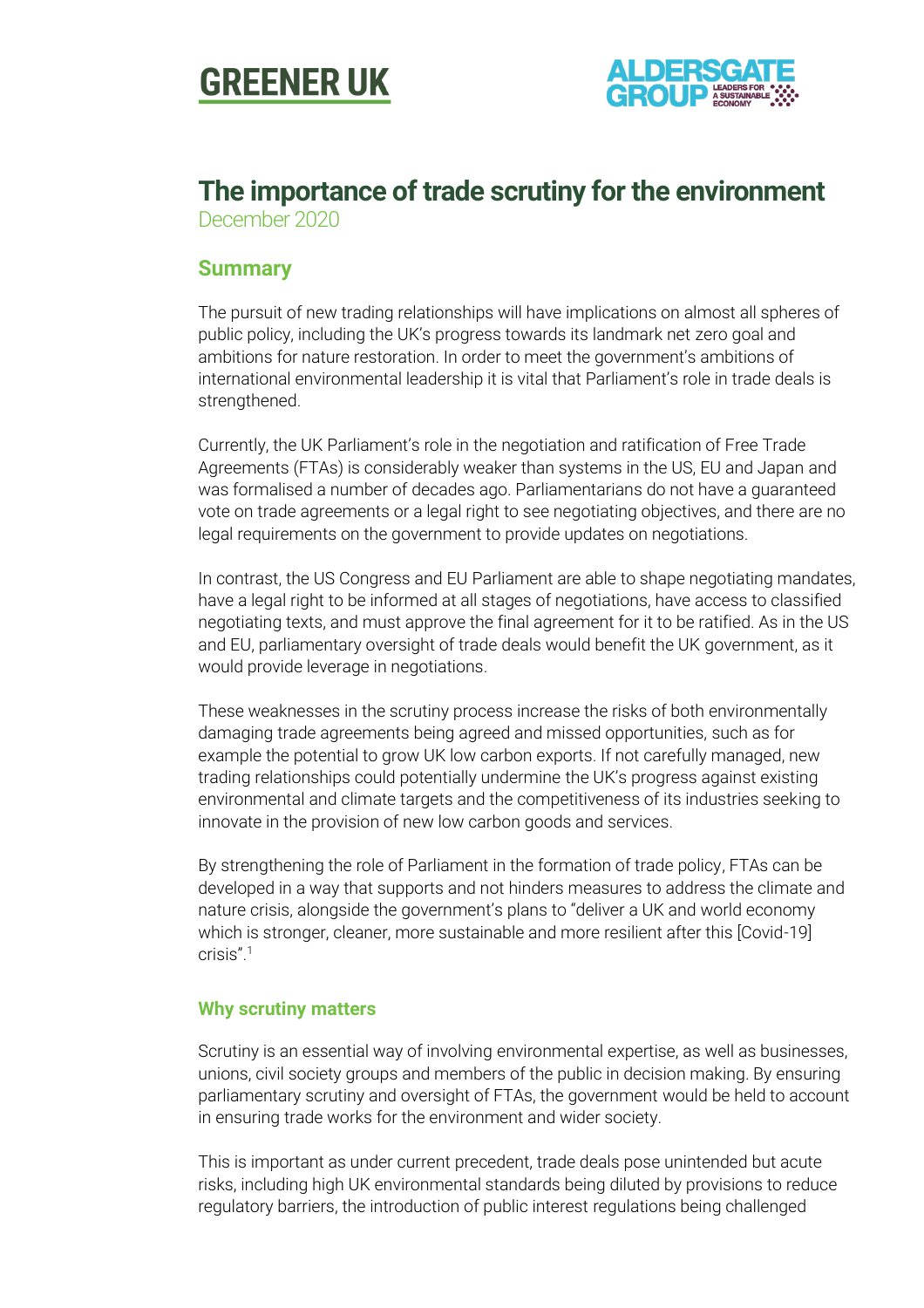through investment chapters, and the competitiveness of some UK industries being undermined by foreign industries not abiding by similar standards.

However, new FTAs also present opportunities for the UK to promote ambitious environmental standards abroad and strengthen its economic competitiveness through exports of low carbon goods and services. For example it is estimated that the UK low carbon economy could grow by 11% every year to 2030 and that by 2030, the global market for low carbon goods will be worth more than £1 trillion year, representing an increase of seven to 12 times on today.<sup>2</sup> Long term certainty that the UK's trade policy will be coherent with the net zero emissions target will be essential to keep attracting private investment in essential technologies and services.

Businesses, unions, and environmental organisations agree that the UK government should use best practice to ensure trade policy is truly inclusive and fully benefits from the active participation and expertise of all stakeholders. $^3$ 

Furthermore, recently published research from consumer group Which? revealed that amongst the public, trade deals are perceived as London-centric and more input and scrutiny from representatives from all parts of society in the regions and devolved nations should be demonstrated and acted upon in order to build a sense of togetherness.<sup>4</sup>

Public participation in policymaking relating to the environment is also enshrined in the United Nations Aarhus Convention, to which the UK is a signatory.<sup>5</sup> Under the convention, the public must have the opportunities to be involved with policymaking that has environmental implications.

Lack of public trust in trade negotiations outcomes have contributed to the failure of major trade negotiations, including the US-EU trade deal (TTIP).<sup>6</sup> Public, business and civil society support for trade objectives, demonstrated through open and democratic processes, would also strengthen the hand of trade negotiators.

#### **What is the UK's existing scrutiny process for trade deals?**

Currently, Parliament's role in the negotiation and ratification of FTAs is strikingly weak. Under the Constitutional Reform and Governance Act 2010 (CRAG), MPs are not guaranteed a vote on the final form of any trade agreements negotiated by the UK. The government must lay international treaties before both Houses of Parliament for 21 sitting days before ratification. However, trade agreements are only subject to a negative procedure, meaning that consent to ratification is given by default, with no guarantee of a debate or vote.

Parliament is only given a role at the final, pre-ratification stage of the treaty-making process. By this point it is too late to influence the content of the treaties being concluded. Parliament's main role is to scrutinise any implementing legislation that is needed to give effect to treaties in domestic law.<sup>7</sup> In practice, this is not very meaningful, since implementation of bills can be framed in broad terms, empowering Ministers to implement deals without reference to any particular regulations, and may be passed before trade deals are even published. Furthermore, many environmentally important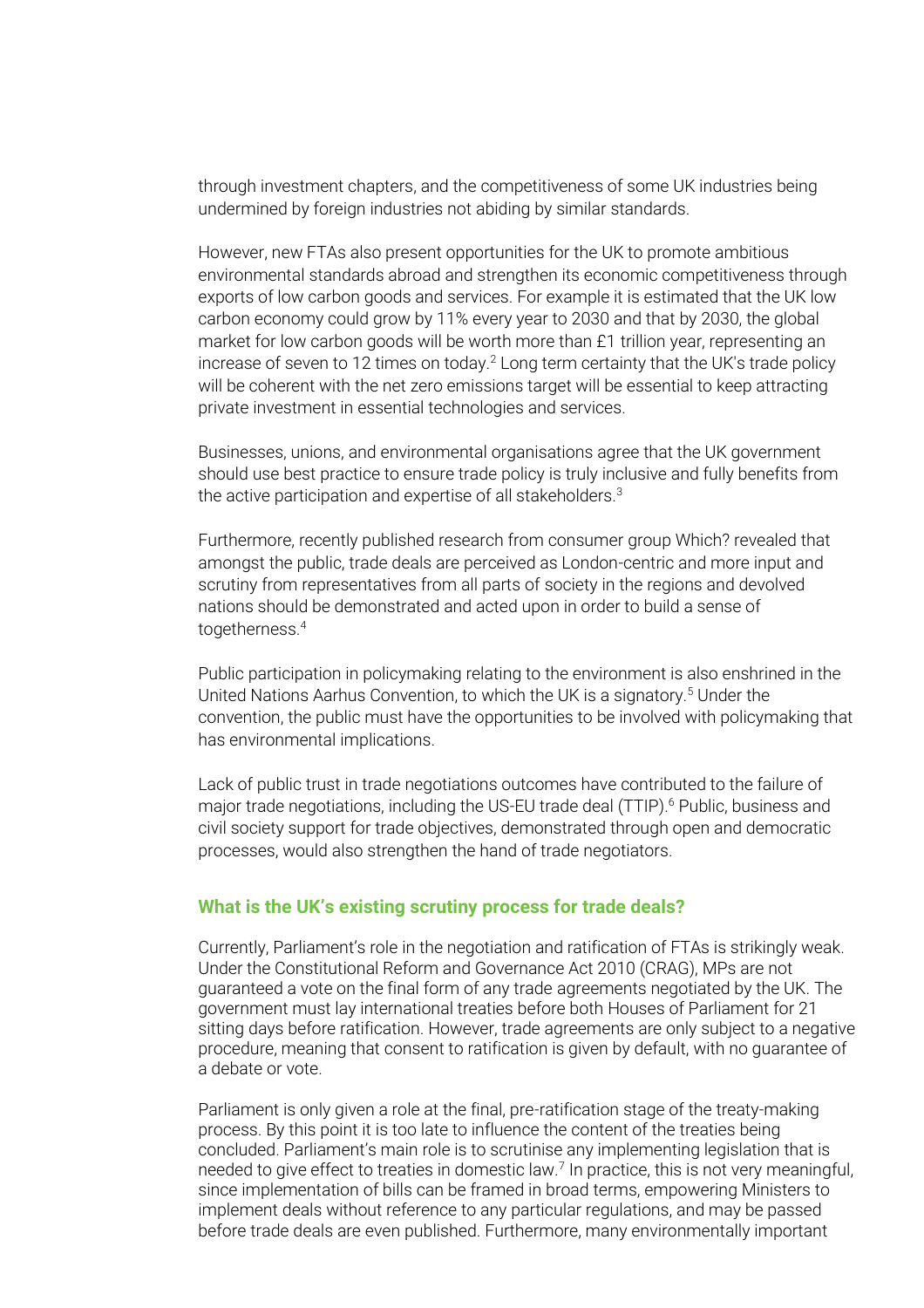provisions of trade agreements do not require implementing legislation, such as the inclusion of Investor-State Dispute Settlement (ISDS), which can be used by investors to challenge important environmental regulations.<sup>8</sup>

The CRAG Act process is inadequate as a pre-ratification process and has been declared unfit for purpose by several parliamentary committees. The House of Lords Constitution Committee found that the "current mechanisms available to scrutinise treaties through CRAG are limited and flawed", and that "reform is required to enable Parliament to conduct effective scrutiny of the government's treaty actions".<sup>9</sup> The timetable under CRAG has been found by the House of Lords European Union committee to be a "significant impediment, precluding meaningful consultation of stakeholders and limiting the opportunity for committee Members to engage in informed consideration and discussion".<sup>10</sup>

Whilst the government has said<sup>11</sup> that it will update Parliament on the progress of negotiations, publish negotiating objectives and make these available to MPs, and has allowed a general debate on the UK-Japan Comprehensive Economic Partnership Agreement (CEPA), it is important to note that these are all voluntary offers and that there are no guarantees in law.

#### **Why is the CRAG process outdated?**

When UK was still a member of the EU, the scrutiny of trade agreements fell under EU processes.<sup>12</sup> Members of the European Parliament have access to timely information about negotiations, including access to classified negotiating texts, and a vote on the final outcome. Despite the wide breadth of concerns raised by parliamentarians in relation to future trade deals, especially relating to food, agricultural import standards and the environment, they will not be able to exercise any influence on their agreement without an amendment to the Trade Bill.<sup>13</sup>

Trade deals have also changed radically since the government last had competency in this area nearly 50 years ago. Up until the late 1980s, trade deals attracted little public attention as they were chiefly focussed on removing tariffs and other border measures. In contrast, modern trade agreements impact a vast array of economic and social policy areas, seeking not only to remove tariffs but to align regulation between countries, thus impacting the regulatory landscape of trading partners on agricultural standards, manufacturing, financial services, environmental regulations and healthcare.<sup>14</sup> With trade policy increasingly tied with domestic policy, robust scrutiny processes are essential to ensure that the interests of the public and businesses are well represented.

#### **How can the UK's scrutiny processes be reformed?**

To have a democratic and transparent trade process, Parliament must be given formal powers with respect to mandating, negotiating and approving future trade agreements. This should include:

- − Before negotiations: a debate and vote for MPs on the government's negotiating objectives
- − During negotiations: guaranteed updates and privileged access to negotiating texts for relevant select committees tasked with scrutinising deals
- − After negotiations: a vote in both Houses on a final deal, prior to ratification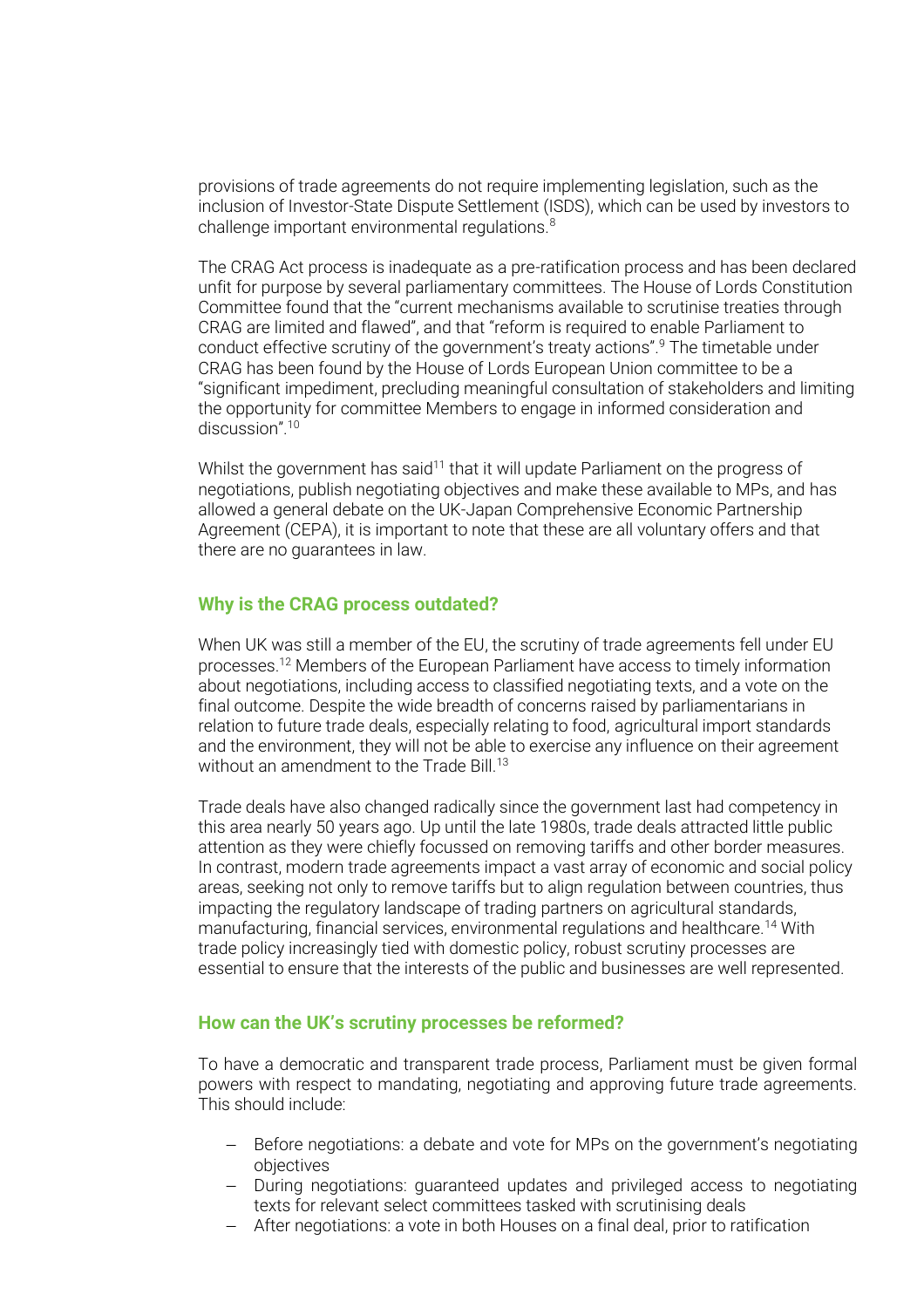- − Mandatory sustainability impact assessments on the impact of the new trade deal on the environment, public health, human rights and global development
- − Consultation with devolved authorities

The government has rejected previous attempts to improve scrutiny in the Trade Bill by arguing that the Bill only covers continuity agreements, not those with new partners. However, previous amendments encompassing future agreements have been ruled in scope, despite the Bill relating to continuity agreements, suggesting there is no procedural bar to including such provisions. In fact the government's own concession on the Agriculture Bill, that will require the government to report to Parliament on the potential impacts of agri-food chapters on food, animal welfare and environmental standards, will be put into statutory footing via the Trade Bill and will apply to new FTAs.

### **How do scrutiny processes in the UK compare against other countries?**

The lack of a formal and active role for Parliament in trade governance makes the UK an outlier compared to some of our key trading partners as described in Figure 1 below. Without an amendment to the Trade Bill, the UK's future trade deals will receive less scrutiny than those which the UK entered as a member of the EU, and less than those negotiated by the US and other trading partners.

The different processes are set out in the following comparison table created by the Trade Justice Movement.

|                               | $\blacksquare$                                                                                                                                                           |                                                                                                                                                                                  |                                                                                                                                                                                                                               |                                                                                                                                                            |
|-------------------------------|--------------------------------------------------------------------------------------------------------------------------------------------------------------------------|----------------------------------------------------------------------------------------------------------------------------------------------------------------------------------|-------------------------------------------------------------------------------------------------------------------------------------------------------------------------------------------------------------------------------|------------------------------------------------------------------------------------------------------------------------------------------------------------|
| <b>Before</b><br>negotiations | MPs have legal right<br>$\infty$<br>to see objectives<br><b>MPs votes on</b><br>$\infty$<br>general objectives<br><b>Objectives published</b><br>for public consultation | <b>Congress has legal</b><br>right to see objectives<br><b>Congress votes on</b><br>$\checkmark$<br>general objectives<br><b>Objectives published</b><br>for public consultation | <b>MEPs have legal right</b><br>V<br>to see objectives<br>(Some) parliamentary<br>ᢦ<br>votes on objectives<br><b>Objectives published</b><br>$\checkmark$<br>for public consultation<br><b>Council votes</b><br>on objectives | Guaranteed<br>$\infty$<br>debate in Diet<br>Diet votes on<br>$\infty$<br>general objectives<br><b>Objectives published</b><br>⊗<br>for public consultation |
| During<br>negotiations        | MPs have legal right<br>to regular updates<br><b>Public have</b><br>$\infty$<br>access to texts                                                                          | <b>Congress has legal</b><br>right to updates<br><b>Public have</b><br>access to texts                                                                                           | MEPs have legal right<br>to regular updates<br><b>Public have access</b><br>to (some) texts                                                                                                                                   | Diet has legal right<br>Q<br>to regular updates<br><b>Public have</b><br>access to texts                                                                   |
| After<br>negotiations         | <b>Guaranteed debate</b><br>in Parliament<br><b>Guaranteed vote</b><br>$\infty$<br>in Parliament<br>Parliament can reject<br>trade deal outright                         | <b>Guaranteed debate</b><br>in Congress<br><b>Guaranteed vote</b><br>in Congress<br><b>Congress can reject</b><br>trade deal outright                                            | <b>Guaranteed debate</b><br>in Parliament<br><b>Guaranteed vote</b><br>in Parliament<br>Parliament can reject<br>trade deal outright                                                                                          | Guaranteed<br>debate in Diet<br>Guaranteed<br>$\checkmark$<br>vote in Diet<br>Diet can reject<br>trade deal outright                                       |

*Figure 1. Table to compare UK, US, EU and Japan scrutiny provisions, by the Trade Justice Movement*